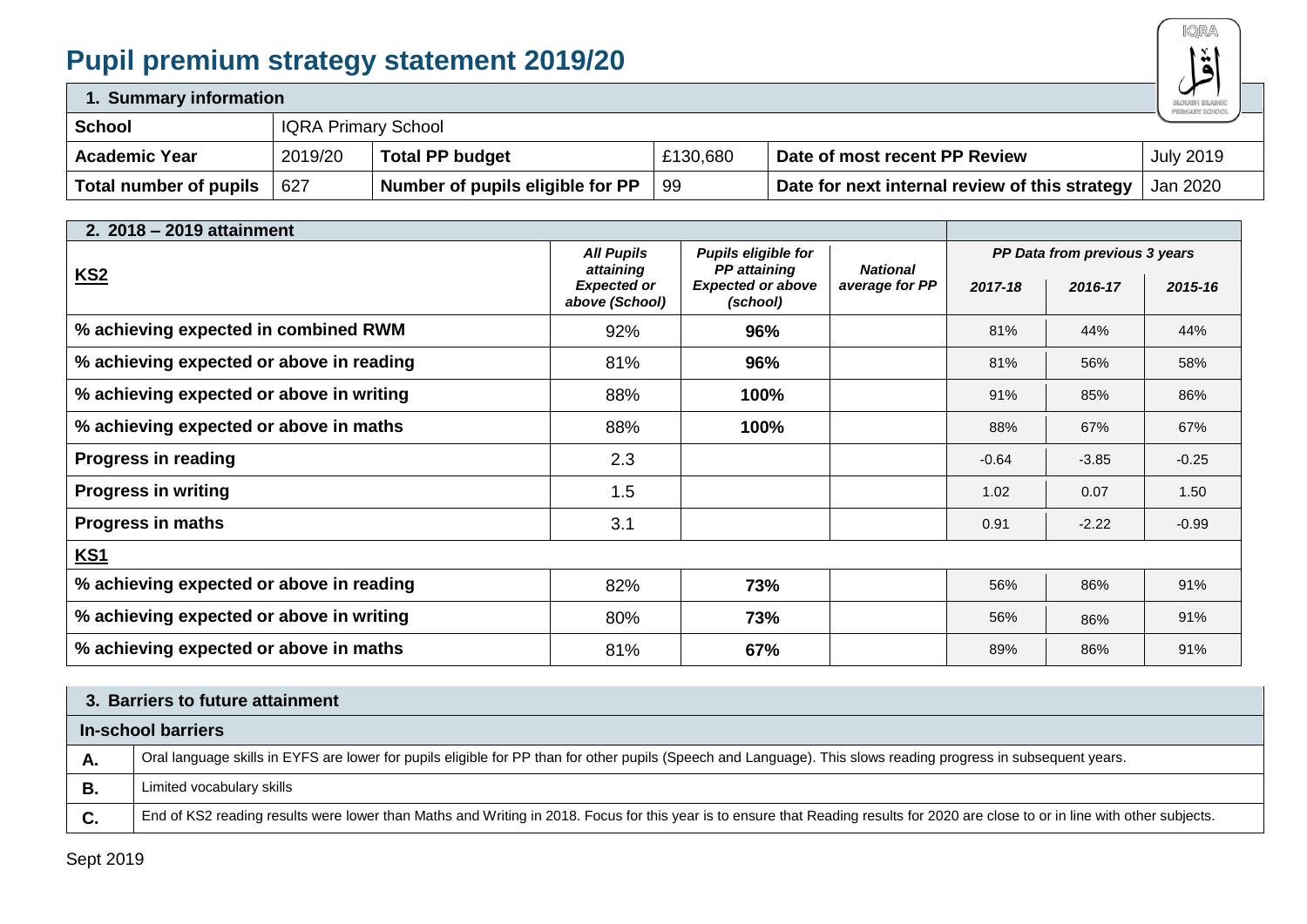| <b>External barriers</b> |                                                                                                           |                                                                                                                                                |  |  |  |  |
|--------------------------|-----------------------------------------------------------------------------------------------------------|------------------------------------------------------------------------------------------------------------------------------------------------|--|--|--|--|
| D.                       | Limited enrichment opportunities outside of school in order for children to develop aspirations/ambitions |                                                                                                                                                |  |  |  |  |
|                          | 4. Outcomes                                                                                               |                                                                                                                                                |  |  |  |  |
|                          | Desired outcomes and how they will be measured                                                            | Success criteria                                                                                                                               |  |  |  |  |
| А.                       | Improve oral language skills for pupils eligible for PP in EYFS                                           | Pupils eligible for PP in EYFS make rapid progress by the end of the year so that all pupils<br>eligible for PP meet age related expectations. |  |  |  |  |

**B.** Increased opportunity and developed vocabulary in pupils across the curriculum Pupil Premium pupils given opportunity to develop and learn new, transferable vocabulary

**C.** More progress and higher results in Reading the by end of KS2 **Pupils eligible for PP** make rapid progress by the end of the year in reading so that all

**D.** Enrichment opportunities inside and outside of school for all children to raise

aspirations/ambitions

through curriculum.

children.

pupils eligible for PP meet age related expectations.

Ensure internal workshops and external educational visits are appropriately planned for all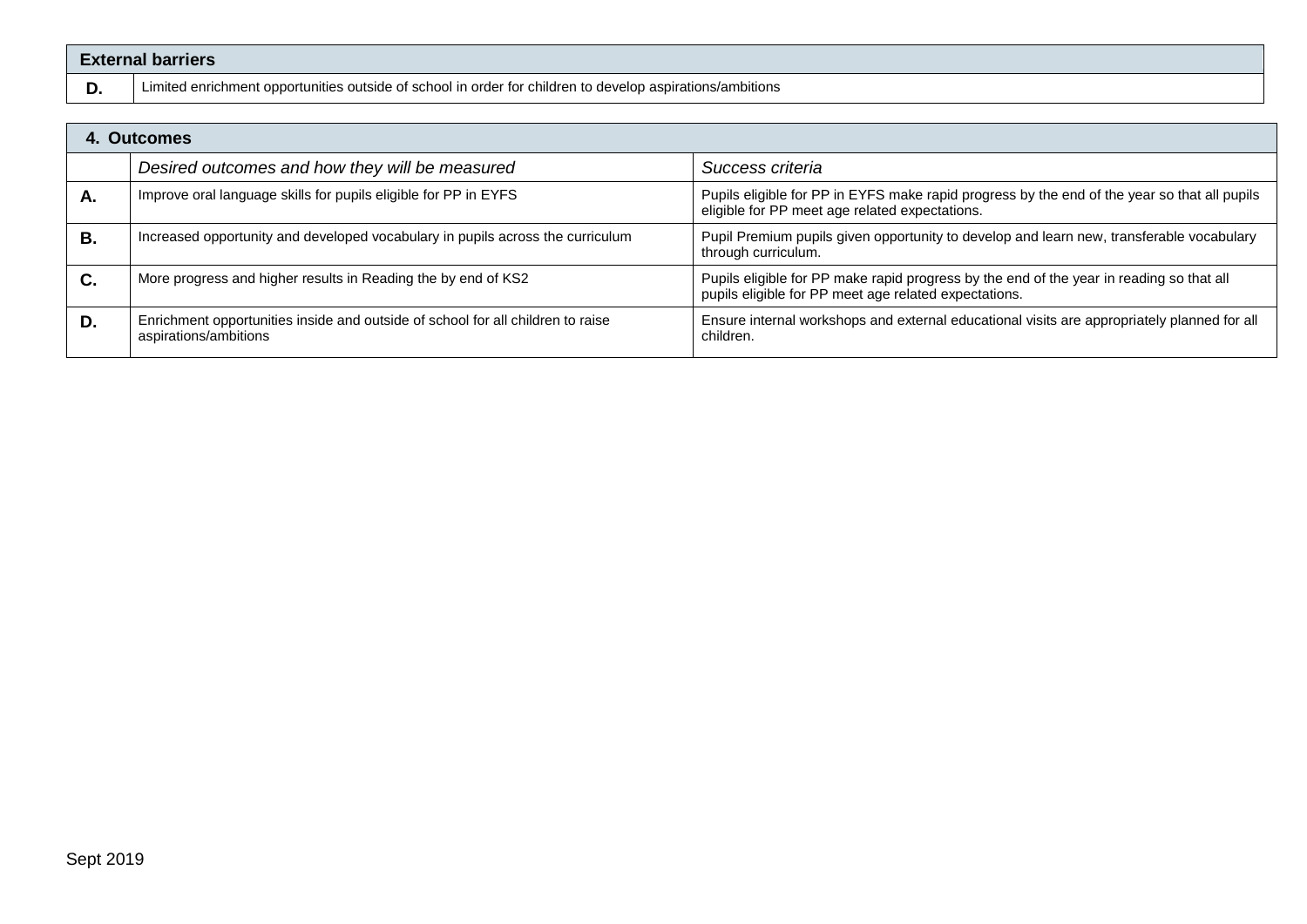| 5. Planned expenditure                                                                                                                                                                                                                                                                                                                                   |                                                                                                                                         |                                                                                                                                                                                                                                                                                                                                                                                                                                                                                                                                                                                                                                                                                                                                                                                                       |                                                                                                                                                                                                                                                                         |                                        |                                                |  |  |
|----------------------------------------------------------------------------------------------------------------------------------------------------------------------------------------------------------------------------------------------------------------------------------------------------------------------------------------------------------|-----------------------------------------------------------------------------------------------------------------------------------------|-------------------------------------------------------------------------------------------------------------------------------------------------------------------------------------------------------------------------------------------------------------------------------------------------------------------------------------------------------------------------------------------------------------------------------------------------------------------------------------------------------------------------------------------------------------------------------------------------------------------------------------------------------------------------------------------------------------------------------------------------------------------------------------------------------|-------------------------------------------------------------------------------------------------------------------------------------------------------------------------------------------------------------------------------------------------------------------------|----------------------------------------|------------------------------------------------|--|--|
| Academic year                                                                                                                                                                                                                                                                                                                                            | 2019/20                                                                                                                                 |                                                                                                                                                                                                                                                                                                                                                                                                                                                                                                                                                                                                                                                                                                                                                                                                       |                                                                                                                                                                                                                                                                         |                                        |                                                |  |  |
|                                                                                                                                                                                                                                                                                                                                                          | i. Quality of teaching for all                                                                                                          |                                                                                                                                                                                                                                                                                                                                                                                                                                                                                                                                                                                                                                                                                                                                                                                                       |                                                                                                                                                                                                                                                                         |                                        |                                                |  |  |
| <b>Desired outcome</b>                                                                                                                                                                                                                                                                                                                                   | <b>Chosen action</b><br>/ approach                                                                                                      | What is the evidence and rationale for<br>this choice?                                                                                                                                                                                                                                                                                                                                                                                                                                                                                                                                                                                                                                                                                                                                                | How will you ensure it is<br>implemented well?                                                                                                                                                                                                                          | <b>Staff</b><br>lead                   | When will<br>you review<br>implement<br>ation? |  |  |
| A. Improve oral language skills for<br>pupils eligible for PP in Reception<br>class.<br>B. Increased opportunity and<br>developed vocabulary in pupils<br>across the curriculum                                                                                                                                                                          | CPD 16% and<br>Consultancy 16%                                                                                                          | Pupils need to gain confidence with key<br>concepts and strategies, and closing the gap at<br>an accelerated pace is vital so that pupils feel<br>equipped with new vocabulary and transferable<br>skills.<br>Through quality first teaching, sharing good<br>practice and monitoring and evaluation, the<br>curriculum changes can be embedded to ensure<br>effectiveness for all children, including PP.                                                                                                                                                                                                                                                                                                                                                                                            | <b>External consultancy</b><br>Use INSET days to deliver training.<br>Observations/work scrutiny<br>Pupil Progress meeting with Phase<br>Leaders (4 milestones: Sept, Dec, March,<br>July)<br>SLT and governors to be made aware of<br>impact of pupil premium progress | Head                                   | Jan 2020                                       |  |  |
| C. More progress and higher<br>results in Reading by end of KS2                                                                                                                                                                                                                                                                                          | Interventions<br>through HLTA x 1 -<br>100%                                                                                             | Pupils eligible for PP are making less progress in<br>reading in comparison to Maths and Writing. We<br>want to ensure that all children can meeting<br>expected standards through the use of quality<br>HLTAs to teach reading strategies and practices<br>to provide, stretch and encourage pupils.                                                                                                                                                                                                                                                                                                                                                                                                                                                                                                 | <b>External training</b><br>Peer observation of other HLTA/1:1<br>teachers<br>Monitoring and Evaluation of teaching<br>and learning<br><b>Pupil Progress meetings</b>                                                                                                   | Assistant<br>Head<br>(Phase<br>Leader) | Jan 2020                                       |  |  |
| A. Improve oral language skills for<br>pupils eligible for PP in Reception<br>class.<br>B. Increased opportunity and<br>developed vocabulary in pupils<br>across the curriculum<br>C. More progress and higher<br>results in Reading the by end of<br>KS <sub>2</sub><br>D. Enrichment opportunities inside<br>and outside of school for all<br>children | Enrichment<br>Opportunities:<br>-Library $-16%$<br>-School Trips (FSM<br>children FOC)<br>- Educational<br>supplies and<br>services 16% | Enrichment is key in order to enhance the<br>curriculum, deepen understanding and give<br>children opportunities for new cultural, social,<br>educational and challenging experiences.<br>Teachers to plan for external and internal<br>opportunities for pupils to increase progress in<br>curriculum for all children. PP children will be<br>given opportunity to participate in workshops<br>and trips (such as theatre trips, go-ape, water<br>sports, clubs etc) free of charge, while having<br>timetabled visits to the school library with<br>designated librarian, where pupils can develop a<br>love for reading as well as extend vocabulary<br>and oral language skills. As a result, enrichment<br>opportunities will engage all children and<br>influence their ambitions/aspirations. | Monitoring and Evaluation (planned<br>overview of themed days/trips)<br>Analysis and Impact of workshop and<br>clubs (pupil voice/data)<br>School council meetings                                                                                                      | Phase<br>Leaders<br>(SLT)              | Half-termly<br>Oct 2019                        |  |  |
|                                                                                                                                                                                                                                                                                                                                                          |                                                                                                                                         |                                                                                                                                                                                                                                                                                                                                                                                                                                                                                                                                                                                                                                                                                                                                                                                                       | <b>Total budgeted cost</b>                                                                                                                                                                                                                                              |                                        | £50,741                                        |  |  |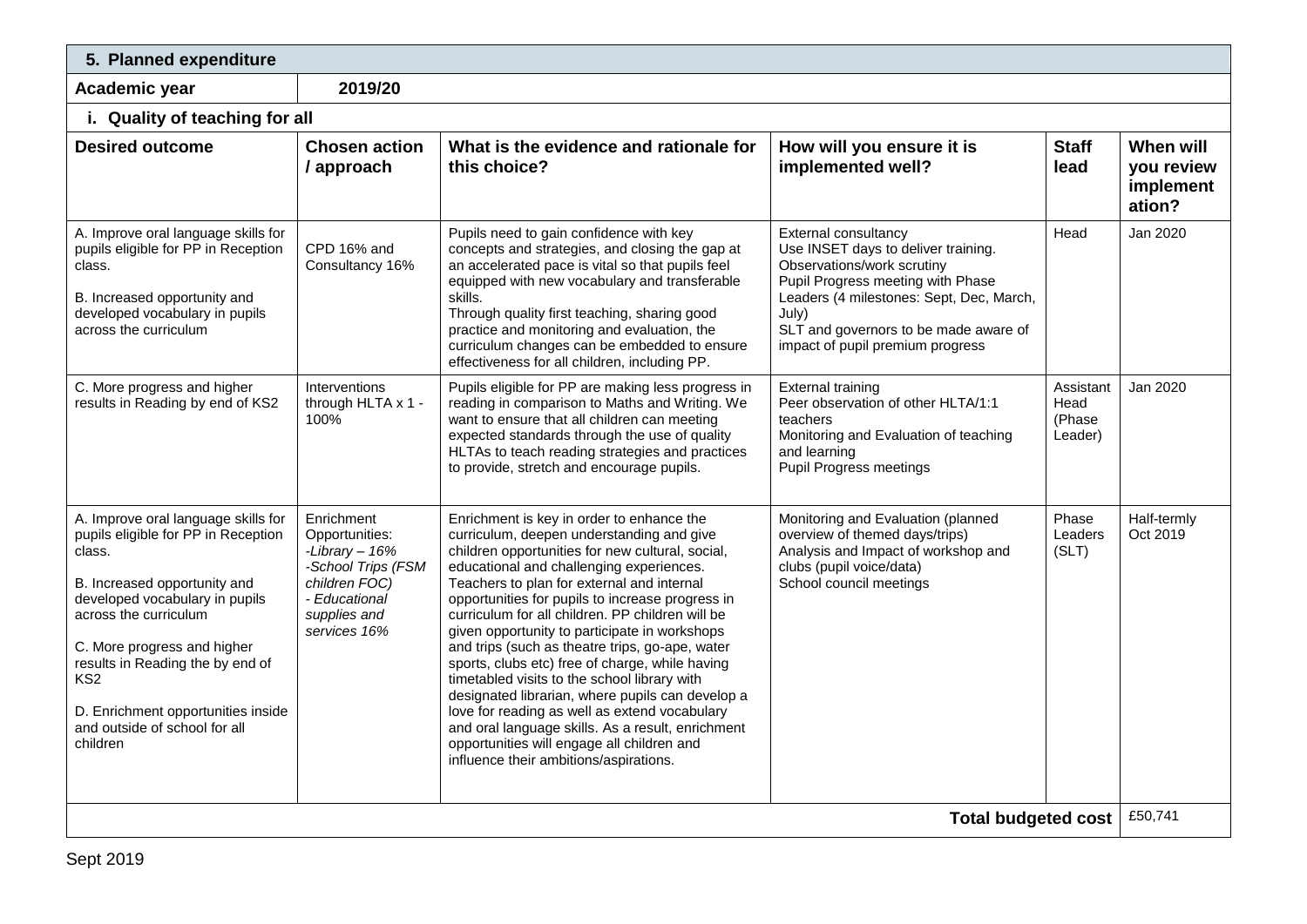| ii. Targeted support                                                                                                                                                                                                                                                                                                                                  |                                                                                                                        |                                                                                                                                                                                                                                                                                                                                                                                                                                                                                                                                                    |                                                                                                                                                                                                                                                                                                                                                                                                                                                                             |                                              |                                                |  |
|-------------------------------------------------------------------------------------------------------------------------------------------------------------------------------------------------------------------------------------------------------------------------------------------------------------------------------------------------------|------------------------------------------------------------------------------------------------------------------------|----------------------------------------------------------------------------------------------------------------------------------------------------------------------------------------------------------------------------------------------------------------------------------------------------------------------------------------------------------------------------------------------------------------------------------------------------------------------------------------------------------------------------------------------------|-----------------------------------------------------------------------------------------------------------------------------------------------------------------------------------------------------------------------------------------------------------------------------------------------------------------------------------------------------------------------------------------------------------------------------------------------------------------------------|----------------------------------------------|------------------------------------------------|--|
| <b>Desired outcome</b>                                                                                                                                                                                                                                                                                                                                | <b>Chosen</b><br>action/approach                                                                                       | What is the evidence and rationale<br>for this choice?                                                                                                                                                                                                                                                                                                                                                                                                                                                                                             | How will you ensure it is<br>implemented well?                                                                                                                                                                                                                                                                                                                                                                                                                              | <b>Staff lead</b>                            | When will<br>you review<br>implement<br>ation? |  |
| B. Increased opportunity<br>and developed<br>vocabulary in pupils<br>across the curriculum                                                                                                                                                                                                                                                            | <b>SLT Focused Interventions</b><br>for Quality first teaching x3<br>$-30%$                                            | Some of the students need targeted support<br>to narrow the gaps. Through quality first<br>teaching that will be provided from senior,<br>more experienced teachers, potential<br>barriers will be identified with good<br>implementation so that targeted pupils can<br>access the curriculum and in turn make rapid<br>progress.                                                                                                                                                                                                                 | Pupil progress meetings where SLT meet<br>with pupil premium tutor/teachers at each<br>milestone (4 milestones: Sept, Dec, March,<br>July) for-discussion regarding individual<br>pupils including those in receipt of PP and<br>how booster sessions could improve<br>outcomes<br>Regular review of groupings and re-shaping<br>of focus as required<br>Data analysis at each milestone to identify<br>pupils whose progress is causing concern<br>and to review successes | <b>SLT</b>                                   | Half-termly<br>Oct 2019                        |  |
| B. Increased opportunity<br>and developed<br>vocabulary in pupils<br>across the curriculum<br>C. More progress and<br>higher results in Reading<br>the by end of KS2<br>D. Enrichment<br>opportunities inside and<br>outside of school for all<br>children                                                                                            | Year 2 booster - 5 hours<br>per week<br>Year 6 Booster classes -<br>Easter holidays as well as<br>afterschool sessions | Small group interventions in Reading and<br>Maths with highly qualified and experienced<br>teachers in order to ensure accelerated<br>progress in Years 2 and 6, with a focus of<br>end of key stage assessments and age-<br>related expectations.                                                                                                                                                                                                                                                                                                 | Extra teaching time and preparation time.<br>Impact overseen by Maths and English lead.<br>Discussions with parents, pupils and<br>teachers before interventions regarding<br>concerns/areas for development.<br>Pupil progress meetings                                                                                                                                                                                                                                    | $SLT -$<br>Curriculum<br>leads               | Jan 2020                                       |  |
| A. Improve oral language<br>skills for pupils eligible<br>for PP in Reception<br>class.<br>B. Increased opportunity<br>and developed<br>vocabulary in pupils<br>across the curriculum<br>C. More progress and<br>higher results in Reading<br>the by end of KS2<br>D. Enrichment<br>opportunities inside and<br>outside of school for all<br>children | Media Technician -<br>15.45%<br><b>ICT Educational supplies</b><br>and services 15.45%                                 | The media suite will be used to widen pupil's<br>curriculum enjoyment and ICT skills through<br>opportunities in drama, script writing,<br>directing, filming and editing.<br>The media technician will work with selected<br>PP pupils to enhance verbal presentation<br>skills, reading fluency and creativity in<br>writing, ICT and cross curriculum with<br>planned opportunities. Children will be able<br>to improve their spoken language and visual<br>literacy, confidence and cooperation skills,<br>while boosting their self- esteem. | Media lead to liaise with class teachers to<br>discuss PP pupil progress<br>Lead to generate case studies on individual<br>pupils, tracking their progress, attainment<br>and social & emotional<br>Media Lead to plan the media project with<br>class teachers and then assess pupils'<br>participation and feed back to class teachers<br>Analysis and Impact of projected (pupil<br>voice/data)                                                                          | Media<br>Technical<br><b>SLT ICT</b><br>Lead | Jan 2020                                       |  |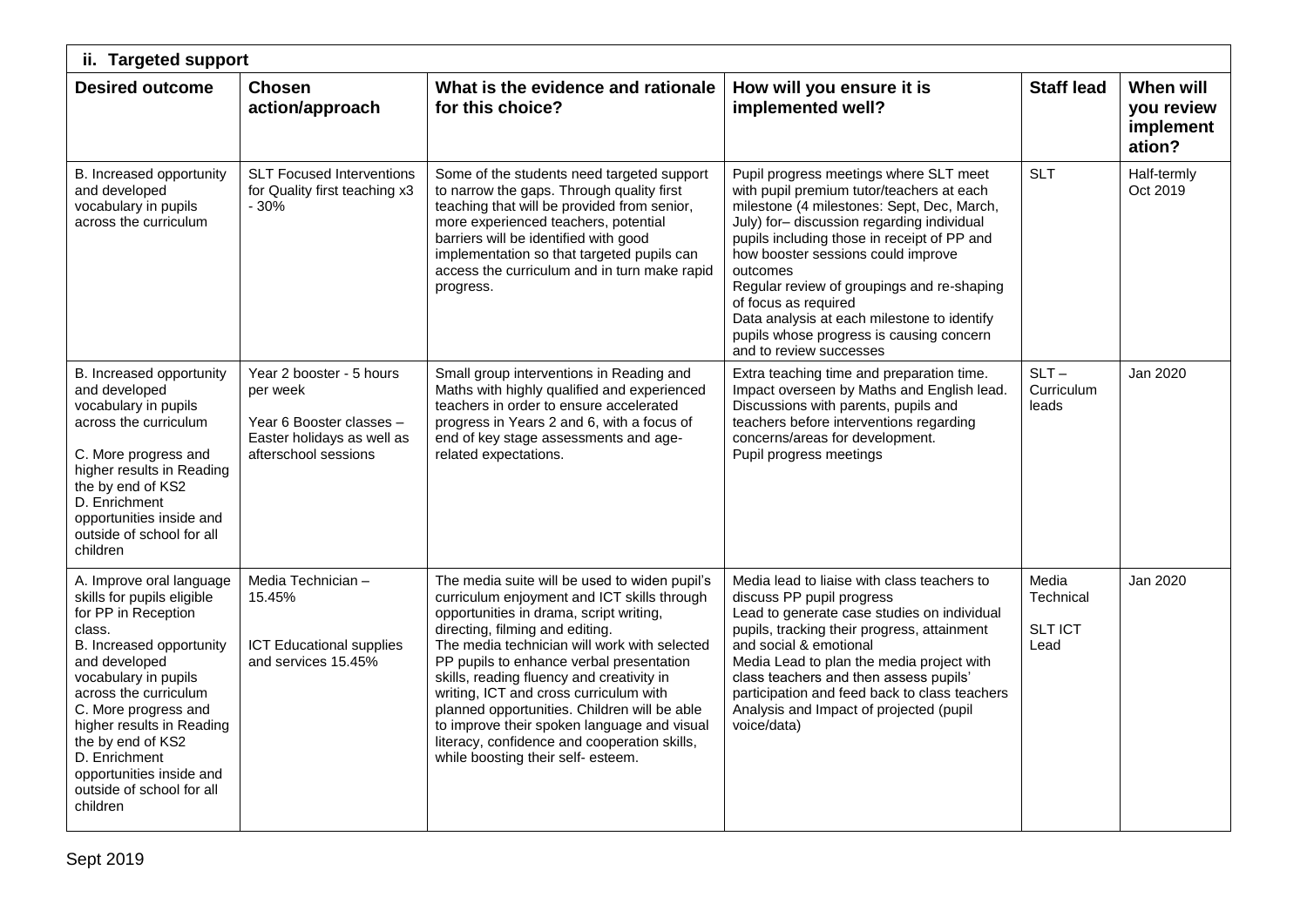|                                                                                                                                                                                                                                                            |                                                                                                       |                                                                                                                                                                                                                                                                                                                                                                                                                                                                                                                                                                                                                           |                                                                                                                                                                                                                                                                                                                                                                     | <b>Total budgeted cost</b>                                | £60,452                                        |
|------------------------------------------------------------------------------------------------------------------------------------------------------------------------------------------------------------------------------------------------------------|-------------------------------------------------------------------------------------------------------|---------------------------------------------------------------------------------------------------------------------------------------------------------------------------------------------------------------------------------------------------------------------------------------------------------------------------------------------------------------------------------------------------------------------------------------------------------------------------------------------------------------------------------------------------------------------------------------------------------------------------|---------------------------------------------------------------------------------------------------------------------------------------------------------------------------------------------------------------------------------------------------------------------------------------------------------------------------------------------------------------------|-----------------------------------------------------------|------------------------------------------------|
| iii. Other approaches                                                                                                                                                                                                                                      |                                                                                                       |                                                                                                                                                                                                                                                                                                                                                                                                                                                                                                                                                                                                                           |                                                                                                                                                                                                                                                                                                                                                                     |                                                           |                                                |
| <b>Desired outcome</b>                                                                                                                                                                                                                                     | <b>Chosen</b><br>action/approach                                                                      | What is the evidence and rationale<br>for this choice?                                                                                                                                                                                                                                                                                                                                                                                                                                                                                                                                                                    | How will you ensure it is<br>implemented well?                                                                                                                                                                                                                                                                                                                      | <b>Staff lead</b>                                         | When will<br>you review<br>implement<br>ation? |
| B. Increased opportunity<br>and developed<br>vocabulary in pupils<br>across the curriculum<br>C. More progress and<br>higher results in Reading<br>the by end of KS2<br>D. Enrichment<br>opportunities inside and<br>outside of school for all<br>children | Learning and Emotional<br>Support Hub<br>Senior Learning Mentor -<br>15.45%<br>Fit for Sport - 15.45% | A designated senior learning mentor and<br>external sports agency will work closely with<br>teachers to identify and support of those<br>pupils who have emotional, behavioural and<br>social barriers to learning. Through specific<br>individualised learning programs such as: PE<br>provisions, Writing and Maths, Sp&L, S&E<br>groups and Attention for Listening programs<br>for small groups, children will be able to<br>overcome their barriers to learning. The role<br>will also include implementing individualised<br>action plans through working with parents,<br>external agencies and secondary schools. | Pupil Progress meetings (4 milestones: Sept,<br>Dec, March, July)<br>Clear protocols in place to ensure pupils are<br>referred for correct external support<br>Regular opportunities for external agencies<br>to feedback to relevant staff and parent<br>Liaise with class teachers so that they are<br>aware of any social and emotional issues if<br>appropriate | Senior<br>Learning<br>Mentor<br><b>SLT</b><br>(Behaviour) | Termly<br>Jan 2020                             |
| D. Enrichment<br>opportunities inside and<br>outside of school for all<br>children                                                                                                                                                                         | Attendance and PP<br>Champion - 15.45%                                                                | Designated Pupil Premium Champ and<br>Attendance officer will analyse attendance<br>data and find trends that lead to persistent<br>absentees. With thorough monitoring and<br>required parental support, further barriers to<br>learning can be identified, resulting in a<br>reduced number of absence and higher<br>attendance figures for all children.<br>Organising and providing curriculum<br>workshops to parents with external agencies<br>will further be used to develop specific skills<br>to support their children.                                                                                        | Monitoring of attendance and engagement<br>with families.<br>Weekly Attendance monitoring and whole<br>school celebration for good attendance.<br>Rewards for 100% attendance.<br>Regular attendance meetings and escalation<br>process with teachers.                                                                                                              | Attendance<br>Officer                                     | Termly<br>Jan 2020                             |
|                                                                                                                                                                                                                                                            |                                                                                                       |                                                                                                                                                                                                                                                                                                                                                                                                                                                                                                                                                                                                                           |                                                                                                                                                                                                                                                                                                                                                                     | <b>Total budgeted cost</b>                                | £12,548                                        |